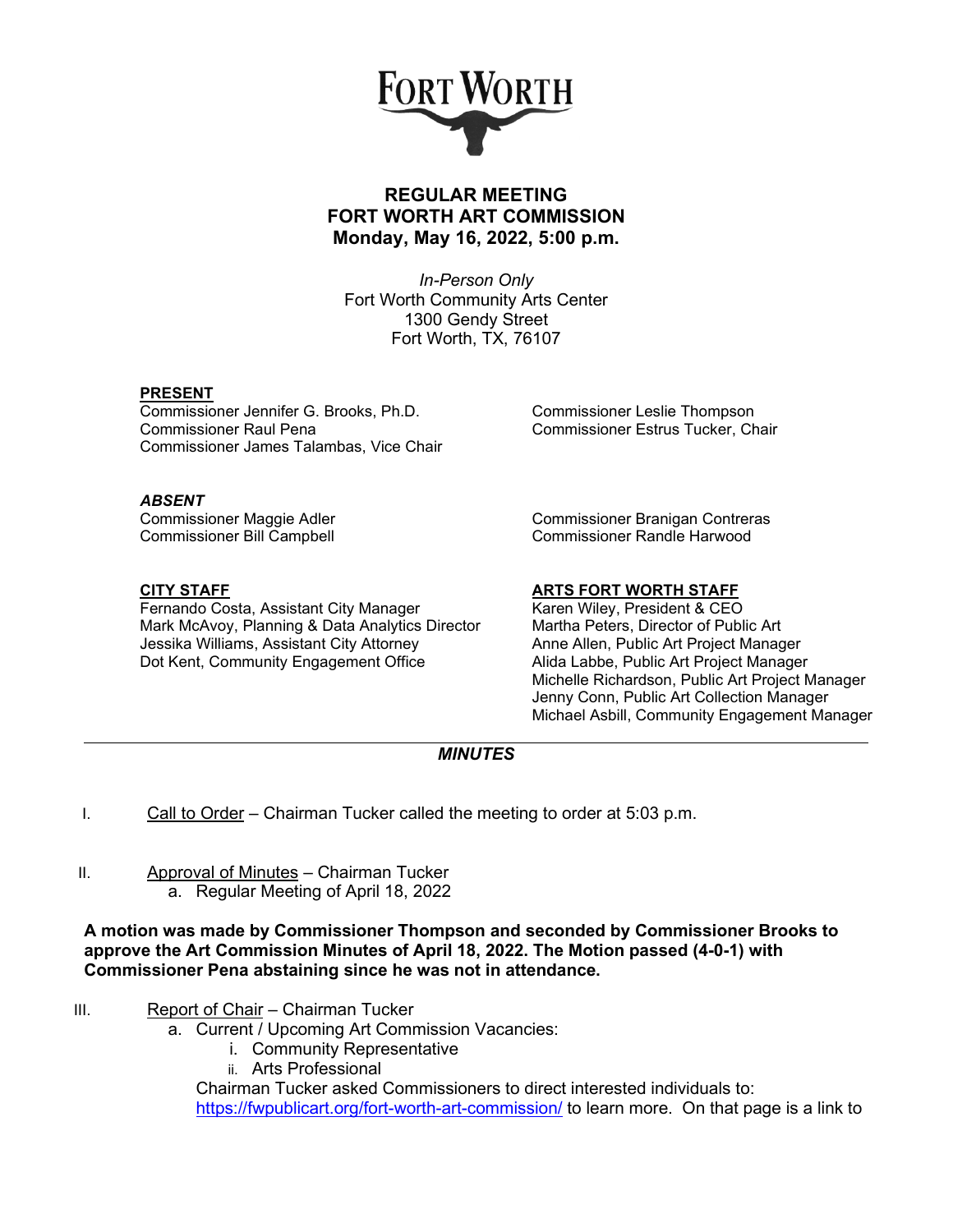# FORT WORTH

the City of Fort Worth's website where online applications for the Art Commission may be made. He reminded everyone that applicants must live in Fort Worth to be eligible for consideration.

- b. Appointment of Commissioners to Public Art Projects:
	- i. Meacham Corridor Commissioner Brooks
	- ii. Chapel Creek Corridor Commissioner Contreras

Chairman Tucker thanked them both for agreeing to serve as Art Commission liaison to these projects and stated that the public art project manager will check their schedule prior to setting up Project Core Team and Selection Panel meetings.

c. Chairman's Comments on Current Agenda Items

Chairman Tucker reported that voters approved all propositions of the 2022 Bond Program on May 7, 2022. This program will generate funds for public art over the next few years. In the meantime, our work to develop the Public Art Plan for the 2022 Bond program is underway. Since we are still in the process of meeting with individual City Council members to get their input on the Public Art Plan for the 2022 Bond Program, we do not have an action item to endorse this draft plan this month. However, we expect to be ready to take that action in June and set a Public Hearing in July to receive community input.

- IV. Citizens' Presentations None.
- V. Action Items
	- a. Approve Selection Panel's Recommendation of Artist Team Ball-Nogues and Alternate Artist Karl Unnasch for Riverside Park, 501 Oakhurst Scenic Dr, 76111 (Council District 9)
		- i. Report of Staff Michelle Richardson, on behalf of Alida Labbe The chosen artist matches the Project Core Team interests for the artwork at Riverside Park. The voting summary is included in the backup document.
		- ii. Project Stakeholder Comments– None.
		- iii. Citizens Presentations– None.
		- iv. Art Commission Discussion Upon request of a commissioner, staff confirmed the composition of the Project Core Team and gave insight into their various affiliations and connections to the project.

**A motion was made by Commissioner Pena and seconded by Commissioner Talambas to approve the Selection Panel's Recommendation of Artist Team Ball-Nogues and Alternate Artist Karl Unnasch for Riverside Park, 501 Oakhurst Scenic Dr, 76111 (Council District 9). The passed (5-0-0).**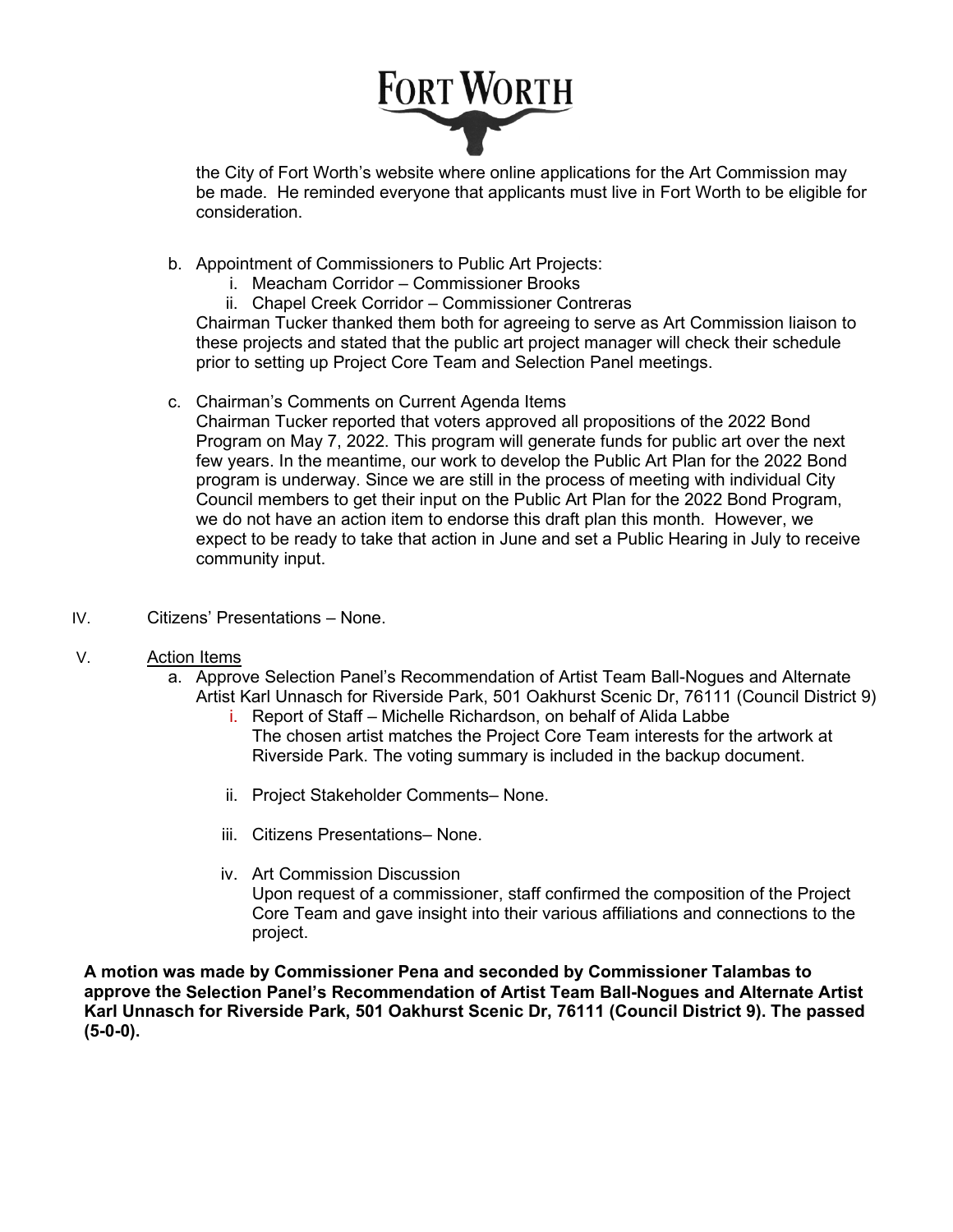# FORT WORTH

- b. Recommend Selected Alternate Curator Iris Bechtol and Artists Leticia Bajuyo and Alicia Eggert to Enter Three (3) Individual Final Design Contracts for Two (2) Roundabouts on Marine Creek Parkway at the intersections of Longhorn Road and at Cromwell-Marine Creek Road, 76179 (Council District 2)
	- i. Report of Staff Michelle Richardson On April 28th, the original selected artists team (Constance White, Amy Landesberg and Jessica Bell) withdrew from the project. Alternate curator Iris Bechtol with artists Leticia Bajuyo and Alicia Eggert are available to move forward with their proposal pending the Fort Worth Art Commission's recommendation.
	- ii. Curatorial Proposal Presentation Iris Bechtol Bechtol stated her proposal responded to the request for artworks that are aesthetically pleasing but not distracting to drivers.

Artists Leticia Bajuyo and Alicia Eggert both took interest in the circular quality of the roundabouts and their relation to time. They wanted to inspire viewers to consider time as linear and endless, but also as cyclical. The rhythmic quality created by repetition of elements in each sculpture ensures a visually engaging experience from all directions and reinforces the concept of time in the work.

Each piece, and the relationship between the two, give form to the relative endlessness of time as memory and experience. Bajuyo's "One Way" is a collection of 24 aluminum 'wheels' that repeat the phrase 'one way' in a spinning motion. Wheels are painted in a gradation of blue-green hues, each measuring 48" in diameter. As proposed, the overall proposed dimension of the work is 15'  $(height) \times 30'$  (width)  $\times 26'$  (depth).

Eggert's "A Very Long Now" is made up of 60 repeating aluminum cutouts of the word "NOW", each spaced 2"-15" apart. Together, they spiral skyward. The overall proposed sculpture measures 29'4" (height) x 25'6" (width) x 37' (depth), with each 'NOW' 4'4" (height) x 13'9" (width).

- iii. Project Stakeholder Comments- None.
- iv. Citizens Presentations- None.
- v. Art Commission Discussion-

Commissioners were excited about the design, noting the strength of concept, aesthetic quality, and connection of the works to each other and the site.

Commissioner Tucker likes Bechtol's intent of encouraging pieces that are not too distracting for drivers. Bechtol responded that she wanted works that that people could view a distance and would not need to slow down to view.

Commissioner Talambas commented this project brings something special to that side of town and works perfectly for the site.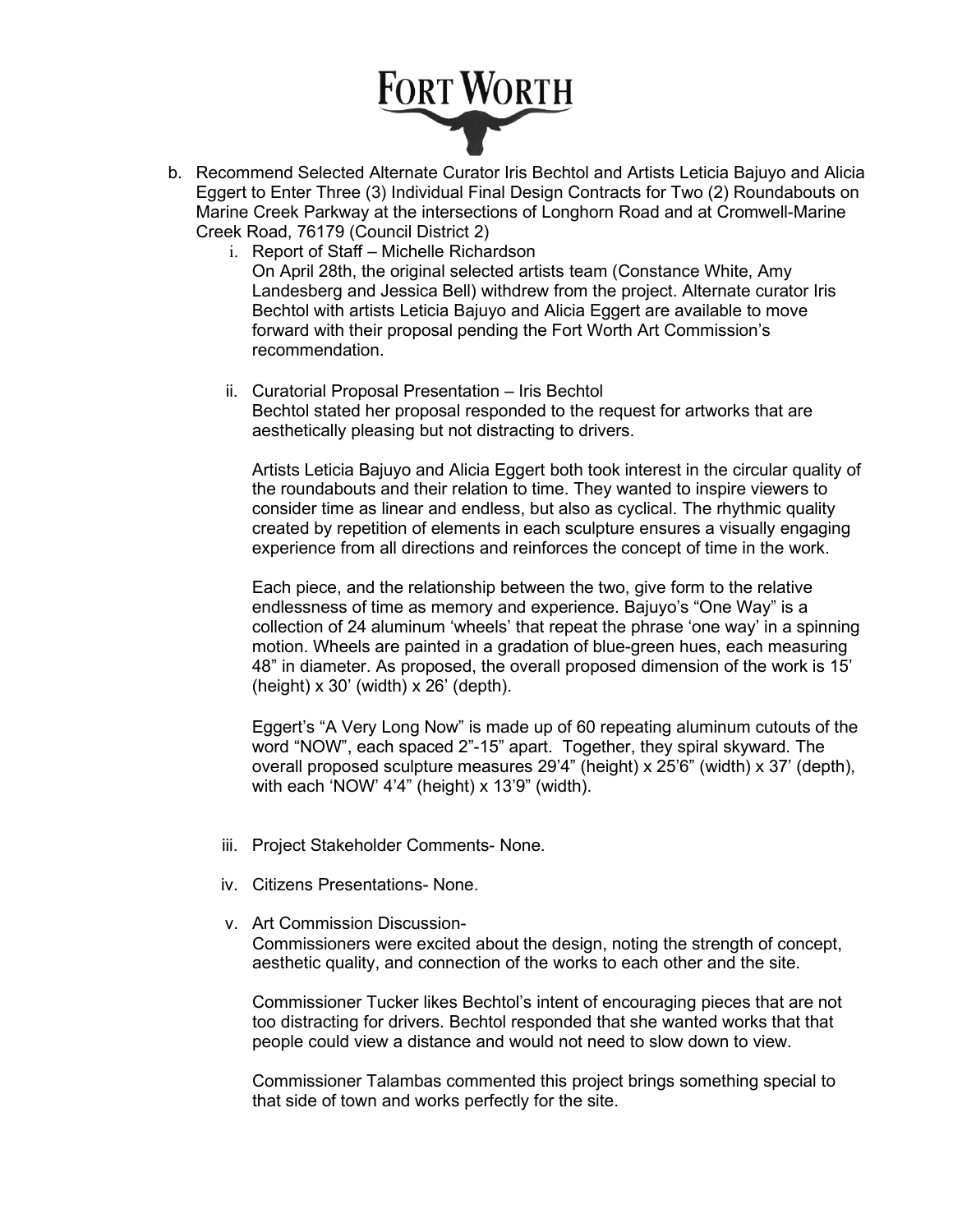

**A motion was made by Commissioner Talambas and seconded by Commissioner Thompson to approve Recommend Selected Alternate Curator Iris Bechtol and Artists Leticia Bajuyo and Alicia Eggert to Enter Three (3) Individual Final Design Contracts for Two (2) Roundabouts on Marine Creek Parkway at the intersections of Longhorn Road and at Cromwell-Marine Creek Road, 76179 (Council District 2). The motion passed (5-0-0).** 

### VI. Staff Report and Announcements

- a. Informal Reports:
	- i. Fire Station #43 Michelle Richardson

In Summer 2020, the City asked Harris to delay Final Design development until the City has identified a new location for the fire station. The fire station has moved from Camp Bowie Boulevard to the Walsh Ranch area. Due to this change in location and rising materials cost, the artist will need to redesign the work. An amendment for this scope is currently in negotiation.

ii. East Regional Library – Alida Labbe Installation is complete.

Commissioner Thompson asked if the crepe myrtles will be planted on the site. Martha Peters responded that Eastside Blossoms, an Eastside community nonprofit, has already planted trees.

Commissioner Pena commented that he saw the piece while driving and it caught his eye.

An arwork dedication event is not planned yet.

- b. Recent Community Engagement Events Michael Asbill
	- i. Arts Fort Worth at Arts Goggle

Arts Fort Worth was the Block 5 Sponsor at Arts Goggle. Staff and volunteers spoke to visitors about Pioneer Tower, New Stories: New Futures, and Arts Fort Worth's rebranding.

- ii. Dedication of *Eonothem* by Mike Ross at Rockwood Park The artwork dedication was held on April 27, 2022, and was hosted by project partner Arnold Gachman, who had commemorative coins featuring an image of sculpture to mark the occasion.
- c. Upcoming Community Engagement Event
	- i. Dedication of *Drift* by Volkan Alkanoglu, 3500 block of Westcreek Drive, 76133, Saturday, June 4, 2022, 9:00 a.m.

There will be an informal fun run/walk after the dedication.

d. Announcements of Staff